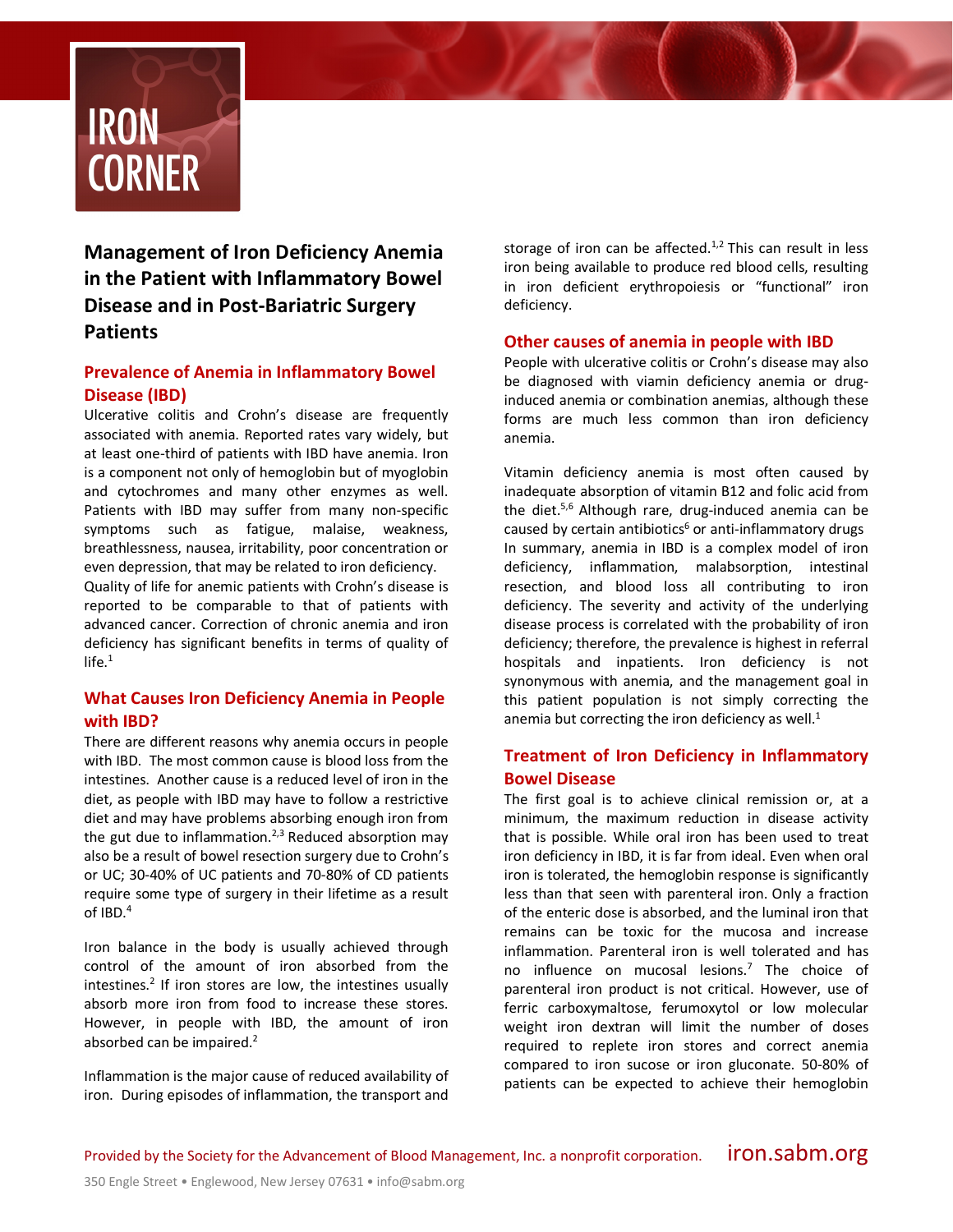

target with IV iron alone; addition of erythropoietin in refractory cases may be useful.<sup>8</sup>

In summary, parenteral iron to achieve normal iron stores and a near normal hemoglobin should be considered in all patients with IBD. While there is still disagreement, many authors feel oral iron should always be avoided in IBD patients.

# **Anemia after Bariatric Surgery Surgical Procedures for Weight Loss**

Morbid obesity is one of the most common causes of illness and death in the United States. In the next twenty years it is anticipated that 40% of the population will be obese with a Body Mass Index (BMI) greater or equal to  $30.<sup>11</sup>$ 

Surgery has become an effective way to achieve lasting weight control and a healthy body weight. Surgical procedures for morbid obesity like gastric banding, laparoscopic sleeve gastrectomy, and the Roux-en-Y gastric bypass (RYGB, the most widely performed procedure), are all bariatric surgical procedures. 7

Nutritional deficiency problems have been observed in patients after gastric bypass surgery.<sup>12,13</sup> Iron absorption is impaired due to the changes in the gastrointestinal (GI) anatomy, reduction in acid secretion and reduction in the absorptive surface area. Greater than 50% of patients who have undergone sleeve gastrectomy, or a Roux-en-Y bypass, will experience iron deficiency. $14$  Decreased iron intake, GI bleeding, or bleeding after the surgical procedure itself increases the risk for a patient developing iron deficiency anemia. Obesity itself is a proinflammatory state and can interfere with iron absorption. Therefore, many bariatric surgery patients are anemic and iron deficient even before surgery. Dietary limitations, early satiety, and calorie restrictions after surgery can decrease dietary intake of iron and other micronutrients. Reduced tolerance to red meat is common in 20-50% of post-bariatric surgery patients.

Preventive strategies as well as effective treatment options for iron deficiency are crucial to managing iron status in patients before and after bariatric surgery.<sup>14</sup>

Evaluation for iron deficiency should include at least transferrin saturation and serum ferritin. Inflammatory markers such as CRP may be of value. Soluble transferrin receptor concentration can help differentiate functional and true iron deficiency. Intravenous iron replacement is the treatment of choice for post-bariatric surgery patients with iron deficiency, with the dose dependent on the degree of anemia and iron deficiency. Oral iron replacement is usually poorly tolerated, and absorption is limited for the reasons previously described. 1,000 -2,000 mg is usually sufficient to replenish iron stores for a year –and is safe, tolerated, efficient and effective.15

#### **December 2018**

#### **References**

- 1. Lindgren S et al. Intravenous iron sucrose is superior to oral iron sulphate for correcting anaemia and restoring iron stores in IBD patients: A randomized, controlled, evaluator-blind, multicenter study. Scan Journal of Gastroenterology, 2009; 44:838-845.
- 2. Gasche C. Anemia in inflammatory bowel diseases. Bremens UNI-MED Verlag, 2008.
- 3. Giannini S, Martes C. Anemia in inflammatory Bowel Disease. Minerva Gastroenterol Dietol 2006; 52: 275-291.
- 4. Hancock I., Windsor AC, Mortensen. Inflammatory bowel disease: The view of the surgeon. Colorectal Dis 2006;8(Suppl 1): 10-14.
- 5. Gasche C, Lorner MCE, Cavill I et al. Iron anaemia, and inflammatory bowel diseases Gu 2004; 53:1190-1197.
- 6. Gasche C, Berstad A, Befrits R et al. Guidelines on the diagnosis and management of iron deficiency and anemia in inflammatory bowel diseases. Inflammatory Bowel Dis 2007; 13: 1545-1553.
- 7. Gomollon F et al. Intravenous iron in inflammatory bowel diseases. Curr Opin Gastroenterol 2013. DOI:10.1097/MOG.0b013e32835bdc2e
- 8. Stein J, Hartmann F, Dignass AU. Diagnosis and management of iron deficiency anemia in patients with IBD. Nat Rev Gastroenterol Hepatol.
- 9. 2010; 7:599–610
- 10. Lubran MM, Hematologic side effects of drugs Ann Clin Lab Sci 1989; 19(2): 114-121.
- 11. Frezza EE, Moreland A. Anemia after gastric bypass: still a risky business? South Med J 2008; 101: 983-984.
- 12. Mizón C, Ruz M, Csendes A, Carrasco F, Rebolledo A,Codoceo J, Inostroza J, Papapietro K, Pizarro F, Olivares M. Persistent anemia after Roux-en-Y gastric bypass. Nutrition 2007; 23: 277-280.
- 13. Alvarez-Leite JI. Nutrient deficiencies secondary to bariatric surgery. Curr Opin Clin Nutr Metab *Care* 2004; 7: 569-575.
- 14. Steenackers N et al. Iron deficiency after bariatric surgery: what is the real problem? Proceedings of the Nutrition Society,2018: 1-11. doi:10.1017/S0029665118000149
- 15. DeFilipp Z et al. Intravenous iron replacement for persistent iron deficiency anemia aftyer Roux-en-Y gastric bypass. Surg for Obesity and Related Disease 9(2013) 129-132.

Provided by the Society for the Advancement of Blood Management, Inc. a nonprofit corporation.  $i$  if On.Sabm.org